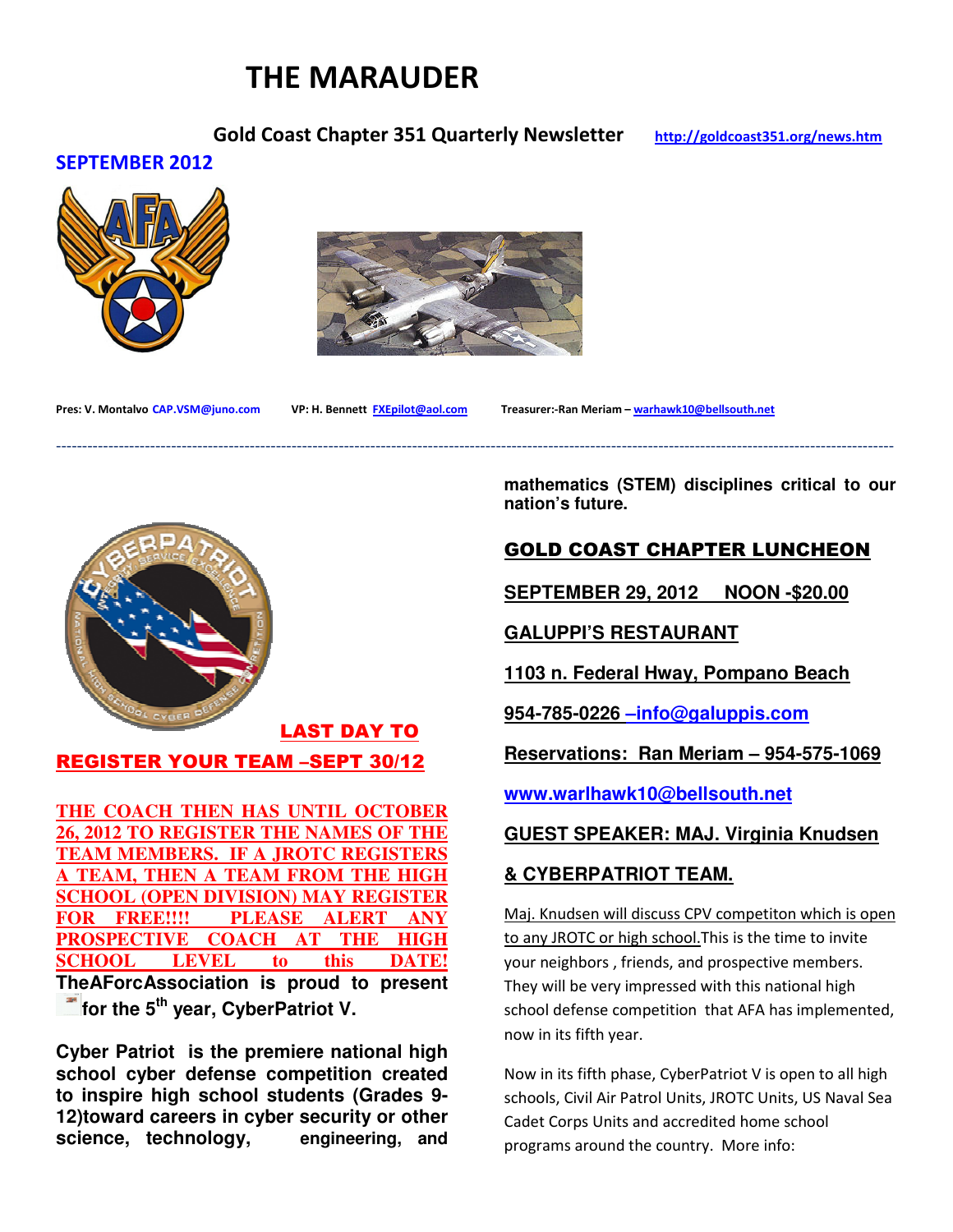**www.uscyberpatriot.org**. The September issue of CyberSentinel, CP's newsletter is on the home page of the above CP address. Also at the bottom of the home page are 2 short CD's that will quickly show you what CP is all about.

**Your AFA Gold Coast Chapter #351 is very proud to announce that eleven (12) teams in our area have registered to participate in CP5. We congratulate every team that has registered and wish them the very best as they prepare for the competition.** 

**PRACTICE ROUNDS BEGIN OCTOBER 1 – 12.** 

**THERE ARE A FEW GRANTS OR PARTIAL GRANTS AVAILABLE TO PAY THE ENTRY FEE FOR THOSE IN THE OPEN DIVISION. Please email Gold Coast President Virginia Montalvo – cap.vsm@juno.com**

## 2012-13 GOLD COAST CHAPTER OFFICERS:

**PRESIDENT – Virginia Montalvo**

**VICE PRESIDENT – Harvey Bennett**

**SECRETARY – Fran Shaw**

**TREASURER – Ran Meriam**

**Membership-Gerry Rennert**

**Veterans Affairs – Loretta Young**

**CYBERPATRIOT – Fran Shaw**

**All are welcome to attend our board meetings.**

**Please see aAttached FLYER**

## FIELD TRIP TO AIR SHOW AT HOMESTEAD AIR RESERVE BASE –

**Saturday – November 3, 2012**

**PRICE - \$30.00**

**Contact: RAN MERIAM – warhawk10@bellsouth.net** 

**954-575-1069**

**DEADLINE FOR RES. – OCTOBER 23,2012**

#### **BUS WILL PICK UP AT CYPRESS CREEK TRIRAIL PARKING Lot AT 8 A.M.; RETURN ABOUT 5:00 P.M.**

My thanks to Ms Fran Shaw for putting this announcement newsletter together. VSM